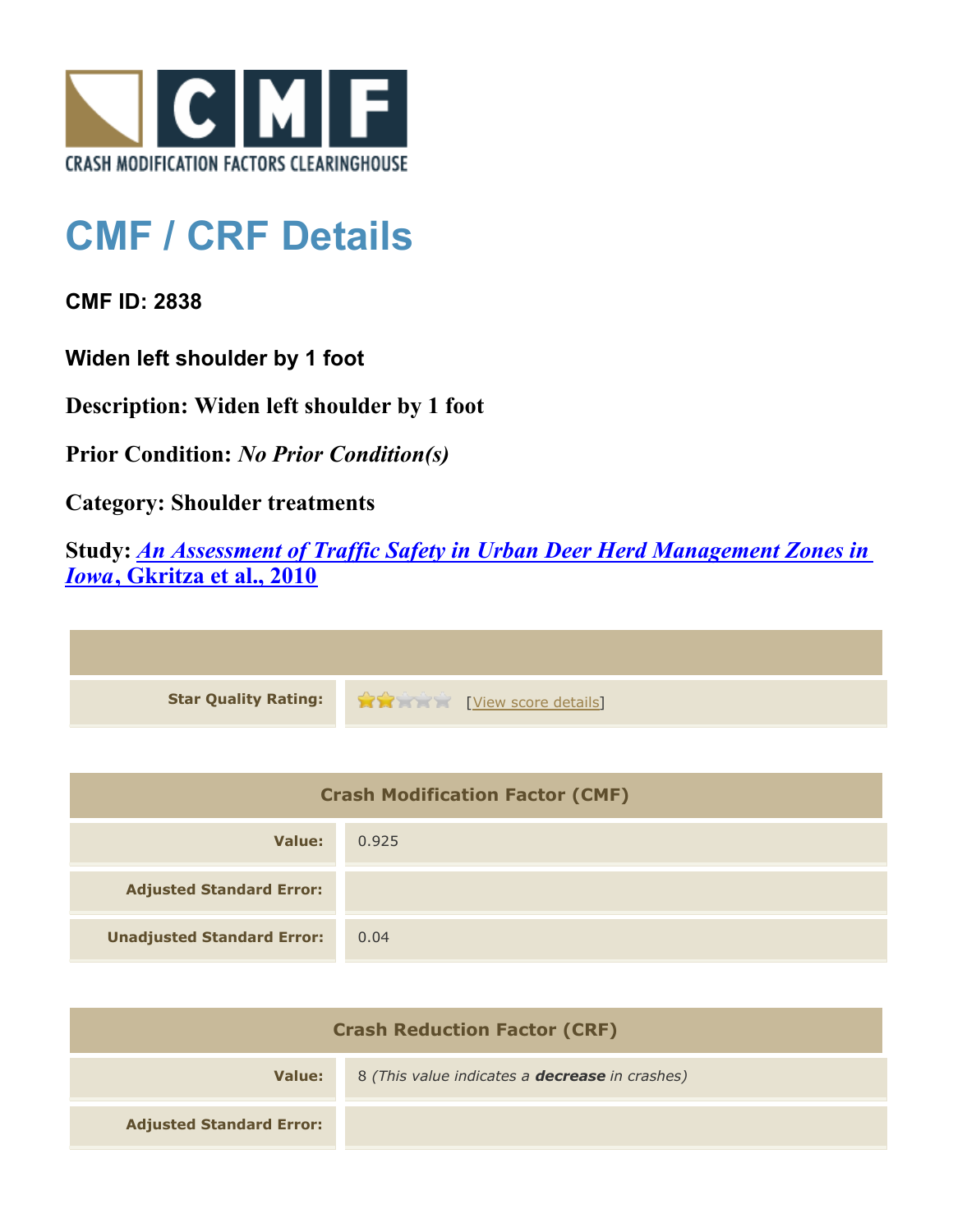| <b>Applicability</b>       |                                                                      |
|----------------------------|----------------------------------------------------------------------|
| <b>Crash Type:</b>         | All                                                                  |
| <b>Crash Severity:</b>     | K (fatal), A (serious injury), B (minor injury), C (possible injury) |
| <b>Roadway Types:</b>      | Not Specified                                                        |
| <b>Number of Lanes:</b>    |                                                                      |
| <b>Road Division Type:</b> |                                                                      |
| <b>Speed Limit:</b>        |                                                                      |
| <b>Area Type:</b>          |                                                                      |
| <b>Traffic Volume:</b>     |                                                                      |
| <b>Time of Day:</b>        | All                                                                  |

## *If countermeasure is intersection-based*

| <b>Intersection Type:</b>         |  |
|-----------------------------------|--|
| <b>Intersection Geometry:</b>     |  |
| <b>Traffic Control:</b>           |  |
| <b>Major Road Traffic Volume:</b> |  |
| <b>Minor Road Traffic Volume:</b> |  |

| <b>Development Details</b>      |                                  |
|---------------------------------|----------------------------------|
| <b>Date Range of Data Used:</b> | 2002 to 2007                     |
| <b>Municipality:</b>            | Dubuque, Cedar Rapids, Iowa City |
| State:                          | IA                               |